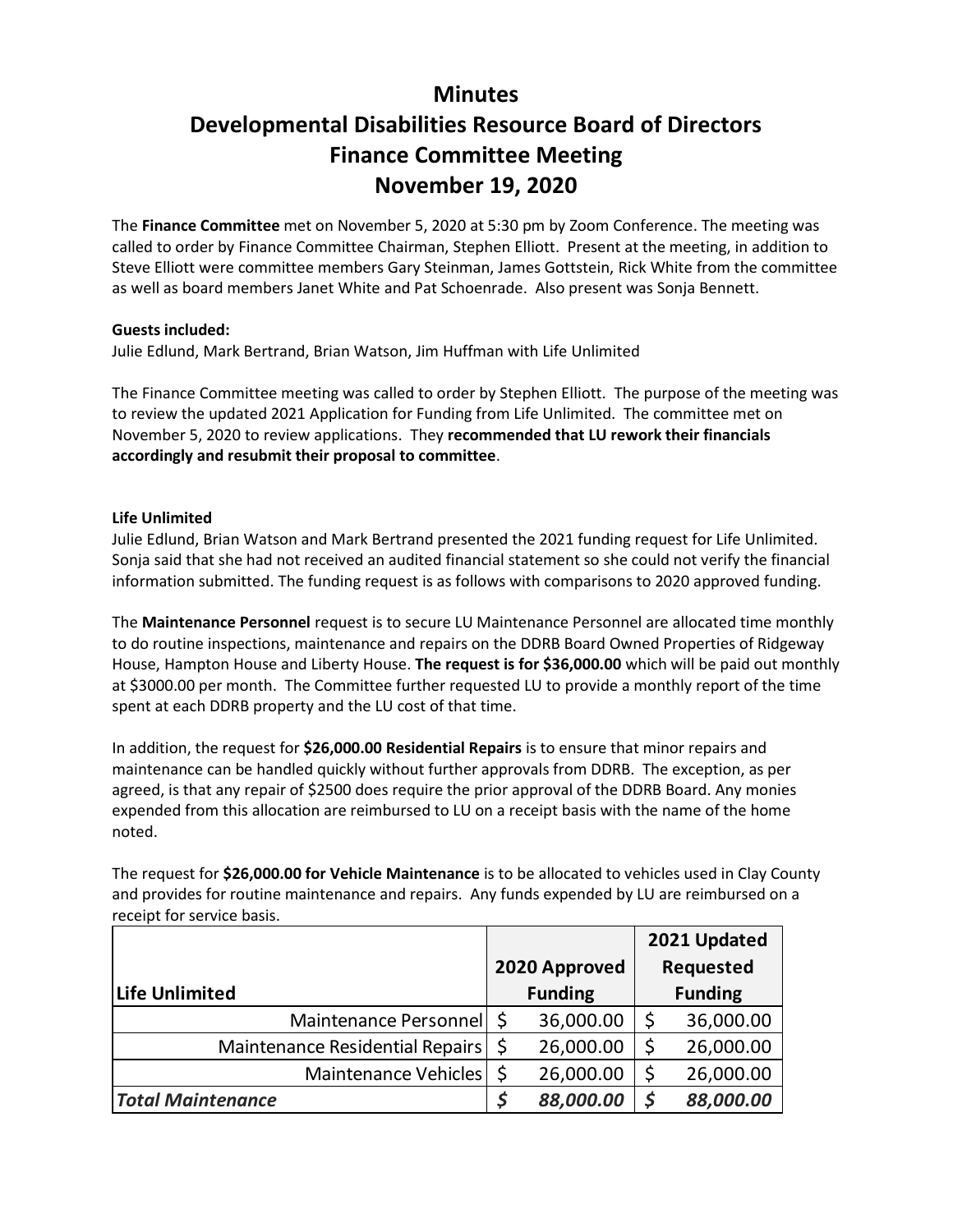The **Therapeutic Recreation Program** is fully funded by DDRB. The **program is predicated to cost \$367,986.21**. The updated requests reflects a request to fully fund the program in 2021.

|                                     |               |                |           | 2021 Updated   |
|-------------------------------------|---------------|----------------|-----------|----------------|
|                                     | 2020 Approved |                | Requested |                |
| Life Unlimited                      |               | <b>Funding</b> |           | <b>Funding</b> |
| Therapeutic Recreation Program   \$ |               | 365,683.04     |           | 367,986.21     |

## *Individual Support Programs - Community Support and ILAP*

Their financial information suggests the unfunded amount for The Community Support Program, which does receive Medicaid Waiver reimbursements, to be \$113,141. The committee agreed they would be inclined to **fund the cost of the Community Support Program at \$113,141.00** with each person in the program being approved annually and payment to LU would be based on a delivered unit of service (15 minutes). The monthly invoice for services will include a service report by individual (Therap or other report approved by DMH).

The Finance Committee previously agreed to recommend the board approve \$180,000 for the Extended ILAP Program. Life Unlimited provides ILAP services to 13 individuals. The committee **agreed to recommend approval of \$93,600 for the ILAP Program** for Life Unlimited. Life Unlimited is to work with the CHS Service Coordinators to establish an Individual Skill Development (ISD) goal(s) for each person in the program with measurable outcomes. Life Unlimited is to submit an invoice based on a delivered unit of service (15 minutes). The monthly invoice for services will include a service report by individual (Therap or other report approved by DMH).

|                        |                | 2021 Updated   |
|------------------------|----------------|----------------|
|                        | 2020 Approved  | Requested      |
| Life Unlimited         | <b>Funding</b> | <b>Funding</b> |
| Community Support   \$ | 92,649.51      | 113,140.00     |
| <b>ILAP</b>            | 82,337.57      | 93,600.00      |

### *Residential Services and Supports*

Life Unlimited provides residential service and supports to individuals who live in LCBOA Apartments, ISL's (49), and Group Homes (55). The person DDRB funded in the LCBOA program passed away in 2020 and there are no other persons at this time requiring funding for that program. The updated request for funding for the ISL's is \$92,684.50 and Group Homes is \$155,543.81. The cost of Nursing Program and Health Care Coordinators are included in the cost of the programs. Brian Watson advised that he would provide a list of individuals in the Group Homes organized by the highest medical need and work with the CHS Staff and DMH to see if additional services could be authorized for these individuals under Medicaid.